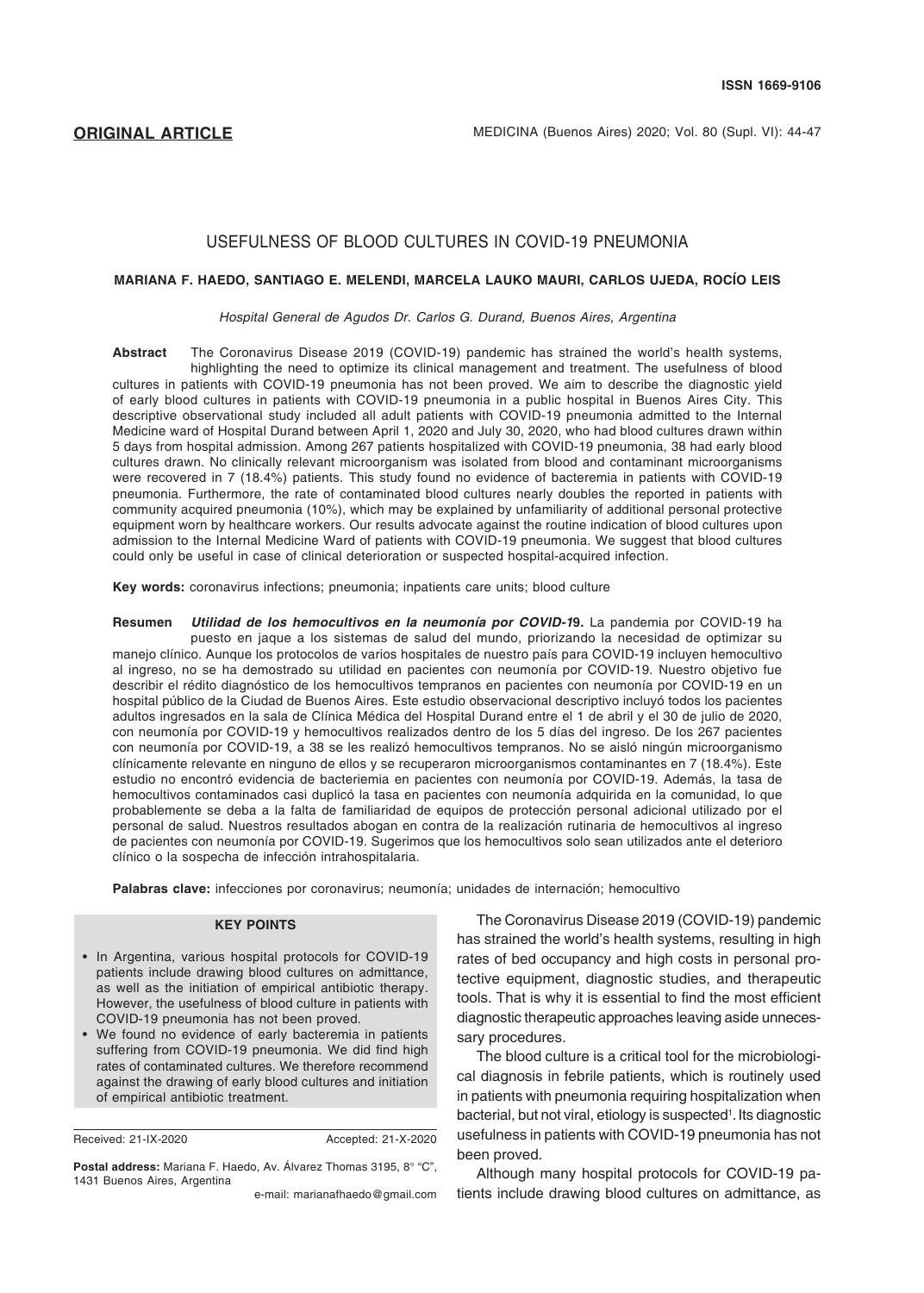well as the initiation of empirical antibiotic therapy aiming at potential bacterial co-infections, there is scarce evidence and variable criteria for this conduct<sup>2, 3</sup>. Thus, the aim of this study is to describe the diagnostic yield of early blood cultures in patients with COVID-19 pneumonia in a public hospital in Buenos Aires.

### **Materials and methods**

The present observational descriptive study constitutes a secondary analysis of a prospective cohort study, for which a detailed description of methods has already been published<sup>4</sup>. It was carried out in the Internal Medicine Ward of the *Hospital General de Agudos Carlos G. Durand*, located in Buenos Aires City*.* This hospital was designated as a referral health care center for COVID-19 patients within the city's public health system and has in-house availability of real time PCR (RT-PCR) for severe acute respiratory syndrome Coronavirus 2 (SARS-CoV-2). The Internal Medicine ward has a 50-bed capacity, with around the clock patient admission. The sample was non-probabilistic, including patients (aged  $\geq$  18 years) admitted to the Internal Medicine ward between April 1, 2020 and July 30, 2020, with COVID-19 pneumonia diagnosis confirmed by RT-PCR in nasopharyngeal swab. In order to diagnose pneumonia, x-rays or chest tomography infiltrates were considered, and/or the presence of typical clinical characteristics (pathological findings in pulmonary auscultation associated with dyspnea, cough, chest pain or fever)<sup>1</sup>. Regarding blood cultures, the automated blood culture system BacT/ALERT® (Durham, NC, U SA) is routinely used at our center. Our main analysis included cultures drawn within a period of up to 5 days from hospital admission. In Argentina, hospital-acquired pneumonia (HAP) is defined as one that occurs 4 to 7 days after hospital admission<sup>5</sup>. The 5 days limit was therefore established in order to detect germs causing community-acquired pneumonia. The decision to perform blood cultures was based on the individual clinical judgment of the treating physician and no systematic protocol has been used. Cultures drawn after 5 days since admission were included as an additional analysis.

Clinical characteristics, laboratory, radiology, and treatment results data were obtained from medical records. All the collected information came from routine practice and the study had no influence on the diagnostic or therapeutic conduct.

Severe pneumonia was defined if at least one of the following conditions was present upon admission: (a) Respiratory rate ≥ 30/ min; (b) Arterial partial pressure of oxygen (PaO<sub>2</sub>) < 70 mm Hg or peripheral oxygen saturation (SpO<sub>2</sub>) ≤ 93% on room air or PaO<sub>2</sub>/  $FiO<sub>2</sub> \le 300$ ; (c) Lung involvement > 50% on chest radiography<sup>6</sup>.

The Sequential Organ Failure Assessment (SOFA) Score was calculated for all patients from whom a laboratory report was available within 48 hours of admission<sup>7</sup>. Since the SOFA index requires PaO<sub>2</sub>, which was not always available, SpO<sub>2</sub> was used in those cases to calculate the  $SpO_2/FiO_2$  index<sup>8</sup>. In patients who had arterial blood gas analysis within 48 hours of admission, the Pneumonia Severity Index (PSI) was calculated<sup>9</sup>.

The general characteristics of the included patients are described using proportions for qualitative variables and median with interquartile range for quantitative variables. The STATA® 14.2 (College Station, TX, United States) software was used.

The study protocol has been reviewed and approved by the Institutional Review Board of the *Hospital General de Agudos Carlos G. Durand* (Protocol No. 1437). The requirement for informed consent was waived because only routinely collected data from usual care was used.

## **Results**

Between April 1 and July 31, 2020, 675 patients were admitted to the internal medicine ward, of which 457 (67.7%) had laboratory-confirmed COVID-19. Among them, 267 (58.4%) had pneumonia and 53 had blood cultures drawn anytime during hospitalization.

Table 1 depicts the demographic and clinical findings of the 38 patients in which blood cultures were drawn within the first 5 days since hospital admission. The median age was 51 years (interquartile range, 39-63 years); 23 (60%) were males. All patients had at least one comorbidity, being hypertension and obesity the most frequent ones, each present in around one third of the study population. Upon admission, 26 patients (68.4%) did not meet the criteria for severe pneumonia, and 11 (52.4%) had PSI score  $\leq$  70. Follow-up data shows that most of them  $(n = 34, 89.5\%)$ required oxygen supplementation at some point during their stay, and 9 (23.7%) received invasive mechanical ventilation.

Among the 38 early drawn blood cultures, 31 (81.6%) were negative and the 7 that resulted positive were considered contaminated.Thus, there was no significant diagnostic yield (Table 2). Regarding the 15 blood cultures drawn after 5 days of hospital admission, 10 (66.7%) were negative. Among the 5 positive ones, we found 2 significant results (13.3%) and 3 were contaminants (20%). The clinical characteristics of patients who had blood cultures drawn after five days of hospital admission are depicted in Appendix 1.

# **Discussion**

In this descriptive study on 38 non-ventilated patients with COVID-19 pneumonia, no bacterial coinfection was found by blood culture within 5 days from admission.

Several studies showed that the diagnostic yield of blood cultures in community-acquired pneumonia is very low (5-25%)<sup>1, 10</sup>. Local evidence suggests the same, with diagnostic rates of 18.8% in an argentine study<sup>11</sup>. A yield even lower (8.2%) was found in a Chilean study<sup>12</sup>. Considering this, our findings showed no evidence of its usefulness in patients with COVID-19 pneumonia. Therefore, we advocate that blood cultures in COVID-19 patients, as well as antibiotic therapy, be only used in face of clinical deterioration or suspicion of hospitalacquired infection.

Moreover, a high proportion of blood culture contamination was identified (18.4% of blood culture pairs grew at least 1 contaminant bacteria). This number nearly doubles the usual percentage of contaminated blood cultures drawn in patients with community-acquired pneumonia  $(10\%)^{13}$ . As stated by Hughes and col., this could be explained by unfamiliarity of additional personal protective equipment worn by healthcare workers taking blood samples from patients with suspected or confirmed COVID-1914.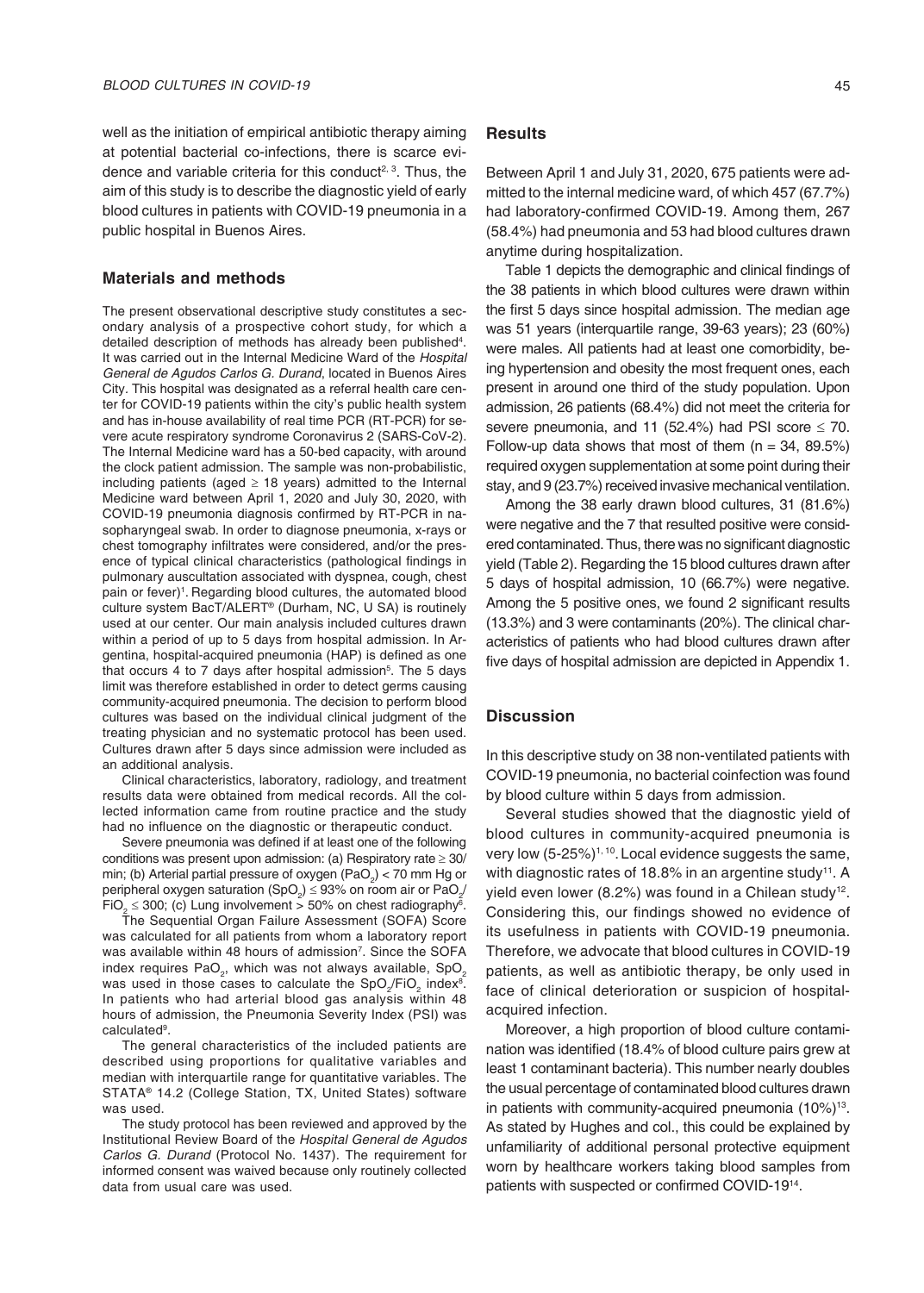TABLE 1.– *Clinical characteristics of hospitalized patients with COVID-19 pneumonia and early drawn blood cultures*

| Characteristic                                      | Study population<br>$(N = 38)$<br>$n$ (%) |
|-----------------------------------------------------|-------------------------------------------|
| Gender                                              |                                           |
| Female                                              | 15 (39.5)                                 |
| Male                                                | 23 (60.5)                                 |
| Age, median (IQR)                                   | 51 (39-63)                                |
| Diabetes history                                    | 7(18.4)                                   |
| <b>Hypertension history</b>                         | 14 (36.8)                                 |
| Obesity history                                     | 12/37 (32.4)                              |
| Coronary disease history                            | 2(5.3)                                    |
| COPD history                                        | 1(2.6)                                    |
| Asthma history                                      | 3(7.9)                                    |
| Chronic kidney disease history                      | 5(13.2)                                   |
| Solid or hematologic neoplasia                      | 5(13.2)                                   |
| Immunosuppression                                   | 2(5.3)                                    |
| Severe pneumonia*                                   | 12 (31.6)                                 |
| Admission chest x-ray**                             |                                           |
| -Unilateral infiltrate                              | 10/31 (32.3)                              |
| -Bilateral infiltrate, lung involvement < 50%       | 15/31 (48.4)                              |
| -Bilateral infiltrate, lung involvement $\geq 50\%$ | 3/27(11.1)                                |
| Oxygen therapy                                      |                                           |
| -Low flow $(\leq 3 \text{ l/min})$                  | 18 (47.4)                                 |
| -High flow $(> 3$ l/min)                            | 16 (42.1)                                 |
| Invasive mechanical ventilation                     | 9(23.7)                                   |
| Empirical antibiotic treatment                      | 37 (97.4)                                 |
| PSI, median $( IQR)^{***}$ , n = 21                 | 65 (41-100)                               |
| PSI category                                        |                                           |
| $I-II: \leq 70$                                     | 11/21 (52.4)                              |
| III: 71-90                                          | 4/21(19.0)                                |
| IV: 91-130                                          | $5/21$ (23.8)                             |
| V: > 130                                            | 1/21(4.8)                                 |
| SOFA score, median (IQR), n = 34                    | $1(0-2)$                                  |
| SOFA score $\geq 2$                                 | 12/34 (35.3)                              |

COPD: chronic obstructive pulmonary disease; PSI: Pneumonia Severity Index; SOFA: Sequential Organ Failure Assessment

Data are presented as N (%) or median (IQR). n/N (%) was used when missing values were present.

\*At least one of the following conditions present upon admission: (a) Respiratory rate ≥ 30/min; (b) Arterial partial pressure of oxygen (PaO<sub>2</sub>) <70 mmHg or peripheral oxygen saturation (SpO<sub>2</sub>)  $\leq$  93% on room air or PaO $_2$ FiO $_2$   $\leq$  300; (c) Lung involvement >50% on chest radiography $^6$ \*\*Missing values are due to information not included in the imaging evaluation

\*\*\* PSI was calculated only for patients with arterial blood gas analysis performed within 48h since admission.

Our findings on low diagnostic yield of blood cultures for COVID-19 patients as well as the high proportion

TABLE 2.– *Microbiological isolation of early drawn blood cultures in hospitalized patients with COVID-19 pneumonia*

| Blood culture results   | Study population $(N = 38)$ |
|-------------------------|-----------------------------|
| Negative blood cultures | 31 (81.6%)                  |
| Positive blood cultures | 7(18.4%)                    |
| - Significant isolates  | 0/7                         |
| - Contaminant isolates  |                             |
| - Coagulase-negative    | 6/7                         |
| staphylococci           |                             |
| - Corynebacterium spp.  | 1/7                         |
|                         |                             |

of those that yielded contaminants correlate with other published studies14, 15.

Despite some significant positive results of blood cultures drawn in patients after five days of hospital admittance, they still show a high rate of contaminants. Furthermore, significant positive results might be attributed to hospital-acquired infections.

Additionally, we observed that while most patients had PSI scores I or II upon admission (usually considered as candidates for outpatient treatment), the vast majority of them (89.5%) required oxygen therapy during their stay<sup>16</sup>. Although further investigation is needed, we suggest caution in using the PSI score to decide outpatient care of patients with COVID-19 pneumonia.

Our study has limitations. First, blood cultures were drawn in a non-systematic fashion. Thus, they are not representative of all the patients admitted to the internal medicine ward. Second, the sample size is small and therefore the power to detect microbiological isolation from blood cultures is low. However, being a small subset of patients, most of them with risk-conferring comorbidities or clinical deterioration, a higher diagnostic yield is expected from blood cultures, reinforcing the clinical implications of not finding any microbiological isolation. Third, this study lacks a pre-pandemic control group to compare diagnostic yield and contamination rates nor have these rates been published for our study population. Therefore, we cannot establish if the observed rates represent a significant variation of standard care at our center. To the best of our knowledge, this is the first study to examine the diagnostic yield of blood cultures in COVID-19 patients in a public hospital in Buenos Aires City.

In conclusion, we found no evidence of early bacteremia in patients with COVID-19 pneumonia. We therefore recommend against the drawing of early blood cultures and initiation of empirical antibiotic treatment.

**Conflict of interest:** None to declare